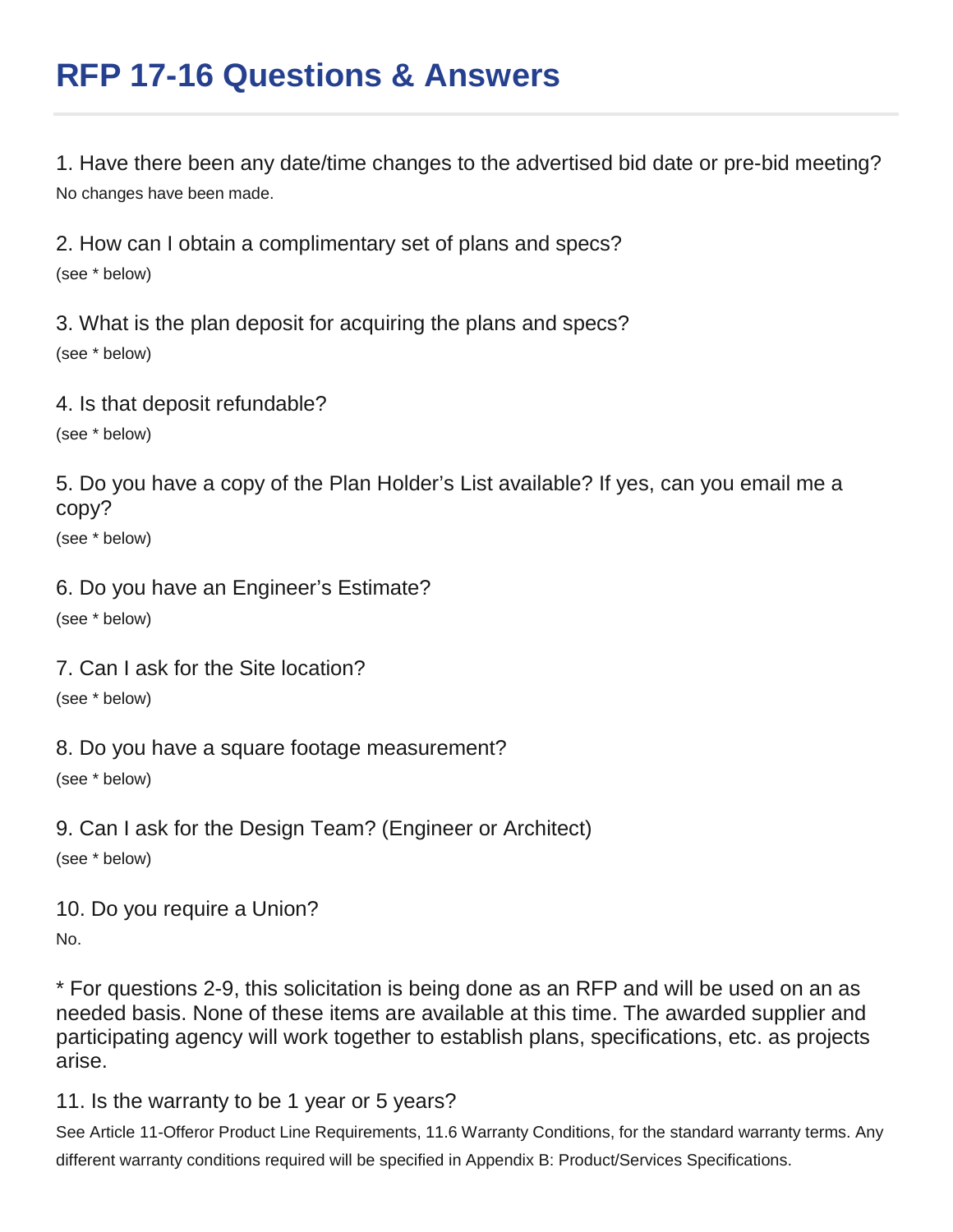## 12. Is there an option to provide a bid for different material, in addition to the requested aluminum?

While the solicitation specifically covers Modular Aluminum Walkway Systems, Offerors are encouraged to submit an offering on any and all products or services available that they currently perform in their normal course of business.

13. Are we to provide price per section? i.e., 5'X5' landing, 4'x6' ramp section, etc.

Provide pricing for your products based on how they are produced.

14. Is it an all or nothing bid?

See D. General Terms and Instructions to Offerors, XXI. Multiple Awards.

15. Can services, such as delivery and install be quoted to the client outside of the contract?

As long as it doesn't conflict with the terms and conditions of the awarded contract.

16. On page 9, there is mention of a "duly noticed public meeting". Can we send representatives to this meeting to make a presentation to the representatives of the Region 4 Education Service Center and TCPN? When and where will this meeting be held?

These presentations are for internal Region 4 business, i.e. award recommendations, etc and not for suppliers to present.

17. On page 29, the submission of a "Suggested List Price and Net Price" is required. Since you want to compare apples to apples amongst all bidders, is there a pricing structure outlined for consistent pricing from different vendors? How will the price comparison be performed? By a comparative complete system or individual components?

All responses will be evaluated equally.

18. On pages 26-28, six categories of desired products are listed. Will a vendor offering all categories receive a higher score than one who participates in a limited number of categories?

Responsive solicitations will be evaluated based on the Evaluation Process outlined in Section D. General Terms and Instructions to Offerors, Award Process, XXIV. Evaluation Process.

19. On pages 26-28, the Infrastructure Solutions section lists six categories of access products, but the titles and language is copied and pasted from the Swedish-owned incumbent's website with occasional re-wording. May we request permission to use our American-owned access product line as a like and fully equivalent substitute? Our aluminum wheelchair ramps, stairways, platforms, OSHA stairs, and other access products fulfill all listed use requirements.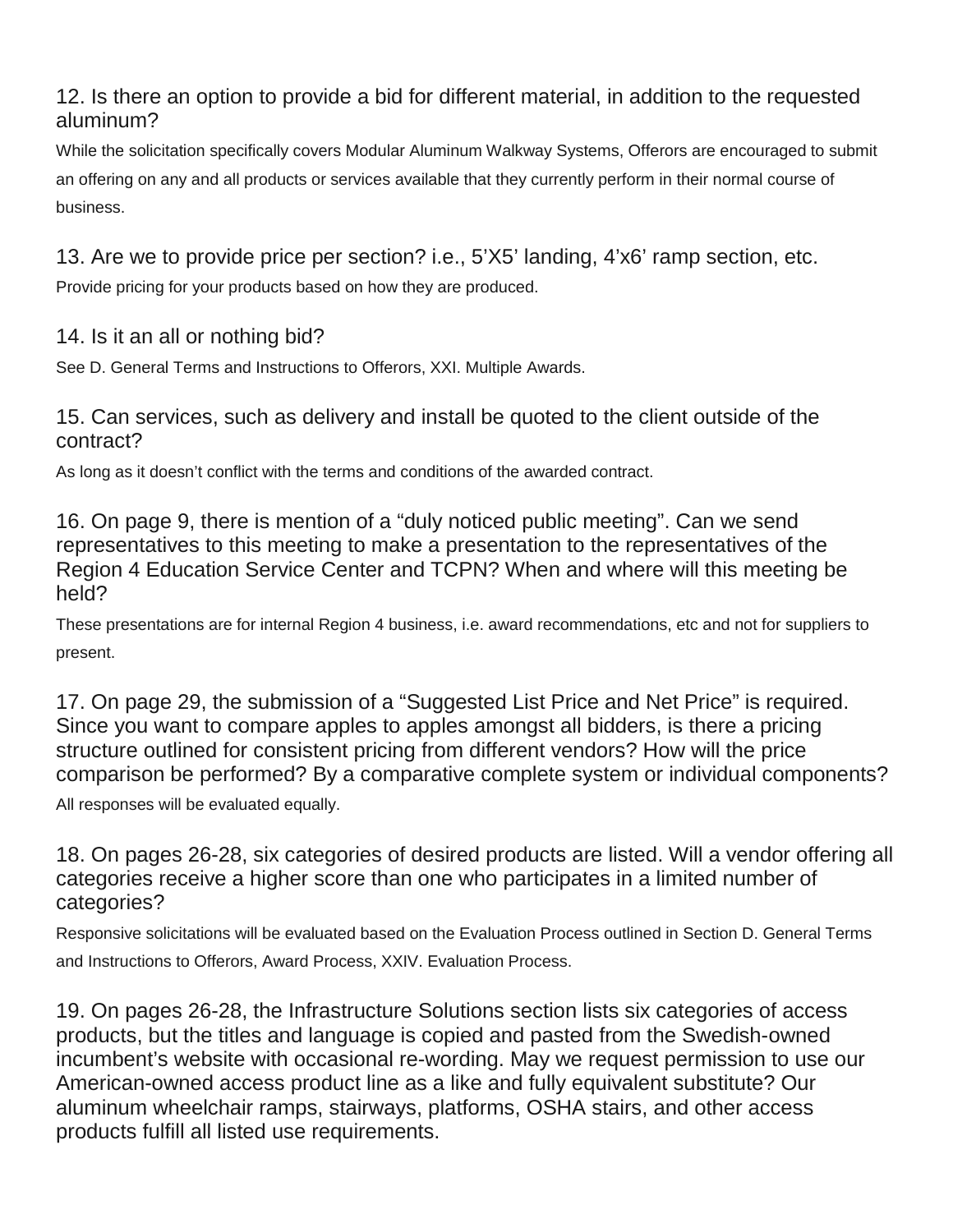Offerors are encouraged to submit an offering on any and all products or services available that they currently perform in their normal course of business.

20. On page 20, Section 9.3 discusses shipping. What is the shipping location to calculate freight expense? How should we calculate shipping without a standardized project system?

As this will be a national contract and open to public agencies nationwide, offerors should provide details of how freight will be applied, calculated, etc.

21. On page 33, I noticed check boxes for various types of enterprise participation. Is there a section for us to note that we are a women-owned company?

Please see Appendix E: Questionnaire, 3. Minority and Women Business Enterprise (MWBE) and (HUB) Participation.

22. On page 37, item 17 asks about our marketing plan. Will TCPN provide the RFP winner with a contact list of TCPN members to assist in the winner's marketing campaign? This is a typographical error.

23. On page 28, the section titled "Docks and Gangways that meet ADA Guidelines" is repeated twice. Is this a typographical error, or was there a seventh product category that was intended for this section?

This is a typographical error.

24. On page 25, Training Capabilities are reviewed. Does Region 4 have centralized service providers that can be trained as a group, or will it be required to train at multiple locations?

The awarded supplier will work with the agency on their specific training needs.

25. On page 55, the signature line is marked as "Signature of Procurement Agent". Is this signature line intended for the vendor's procurement agent or the agency's procurement agent?

Agency procurement agent.

26. What is the likelihood that this will be a multiple award contract? Will multiple vendors be selected to supply the products desired by TCPN members or is it more likely to be a sole source award?

See D. General Terms and Instructions to Offerors, XXI. Multiple Awards.

27. Is installation a requirement of all purchases? If not all purchases, what determines which project will require installation by the vendor?

Offerors are encouraged to submit an offering on any and all products or services available that they currently perform in their normal course of business.